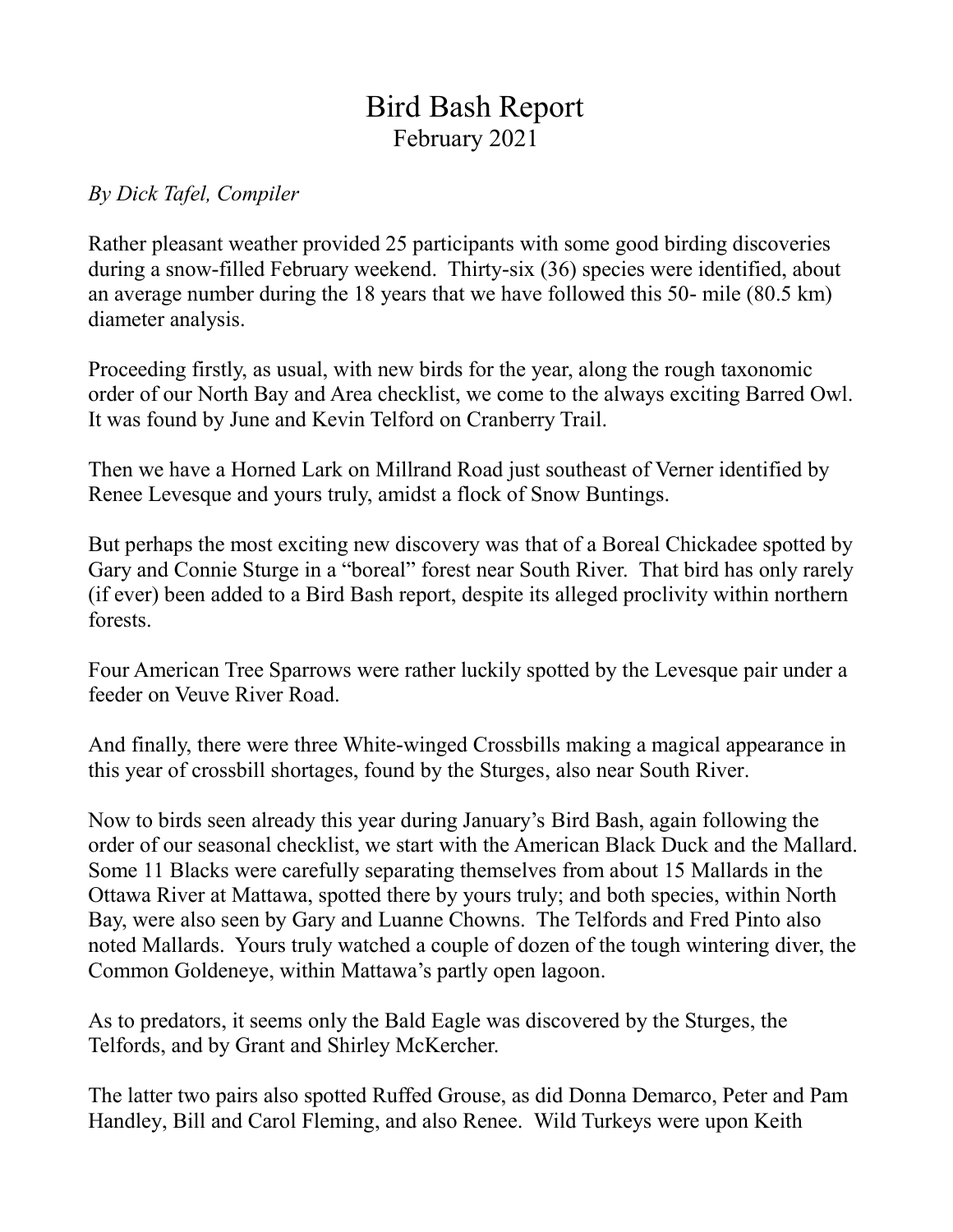Thornborrow's list and that of the Sturges.

Rock Doves were among the most common of our local birds, while Mourning Doves were seen only by the McKerchers, the Sturges, and Keith.

Among the woodpeckers, both the Downy and Hairy remained very popular, while the Pileated was observed only by Sarah Wheelan, Keith, the Chowns, April McCrum, the Flemings, and Renee.

An exciting Northern Shrike was located by the McKerchers and by Denise Desmarais who spotted one near Verner.

The seemingly fewer-in-number Canada Jay was found only by Keith near South River.

Blue Jays were pretty numerous, along with Common Ravens, spotted, among others, by Corinne Urrutia. But American Crows were noted only by John Levesque, Fred, the Chowns, April, the Telfords, and the Levesque duo, generally close to urban North Bay.

Black-capped Chickadees were everyone's favourite, with Red-breasted Nuthatches being just a little bit less so. White-breasted Nuthatches were enjoyed by the Telfords, the McKerchers, Donna, the Sturges, Ken Gowing, the Flemings, the Chowns, and Elsa Tafel, mostly at feeders.

Bohemian Waxwings were closely watched by yours truly in Mattawa, and also by the Levesques in North Bay, about 20 within each flock.

A White-throated Sparrow was again discovered by April at her home in North Bay, along with a Dark-eyed Junco, also spotted by the Levesques at their place.

Flocks of about 50 Snow Buntings were watched by Denise and the Levesque duo at Verner Lagoon, with about the same number spotted on Millrand Road by the Levesque duo.

April again saw a lovely Northern Cardinal at her feeder.

Pine Grosbeaks were relatively common, noticed by John, Keith, Donna, the Sturges, the Levesque duo, the Handleys, Denise, Ken and the Flemings.

Common Redpolls were widespread this winter, noted by the Telfords, (who also saw Hoarys), Fred, the McKerchers, Keith (also with Hoarys), John and Renee (plus a Hoary), the Handleys, the Levesque duo, and the Flemings.

Pine Siskins and Evening Grosbeaks were found solely by Keith near South River.